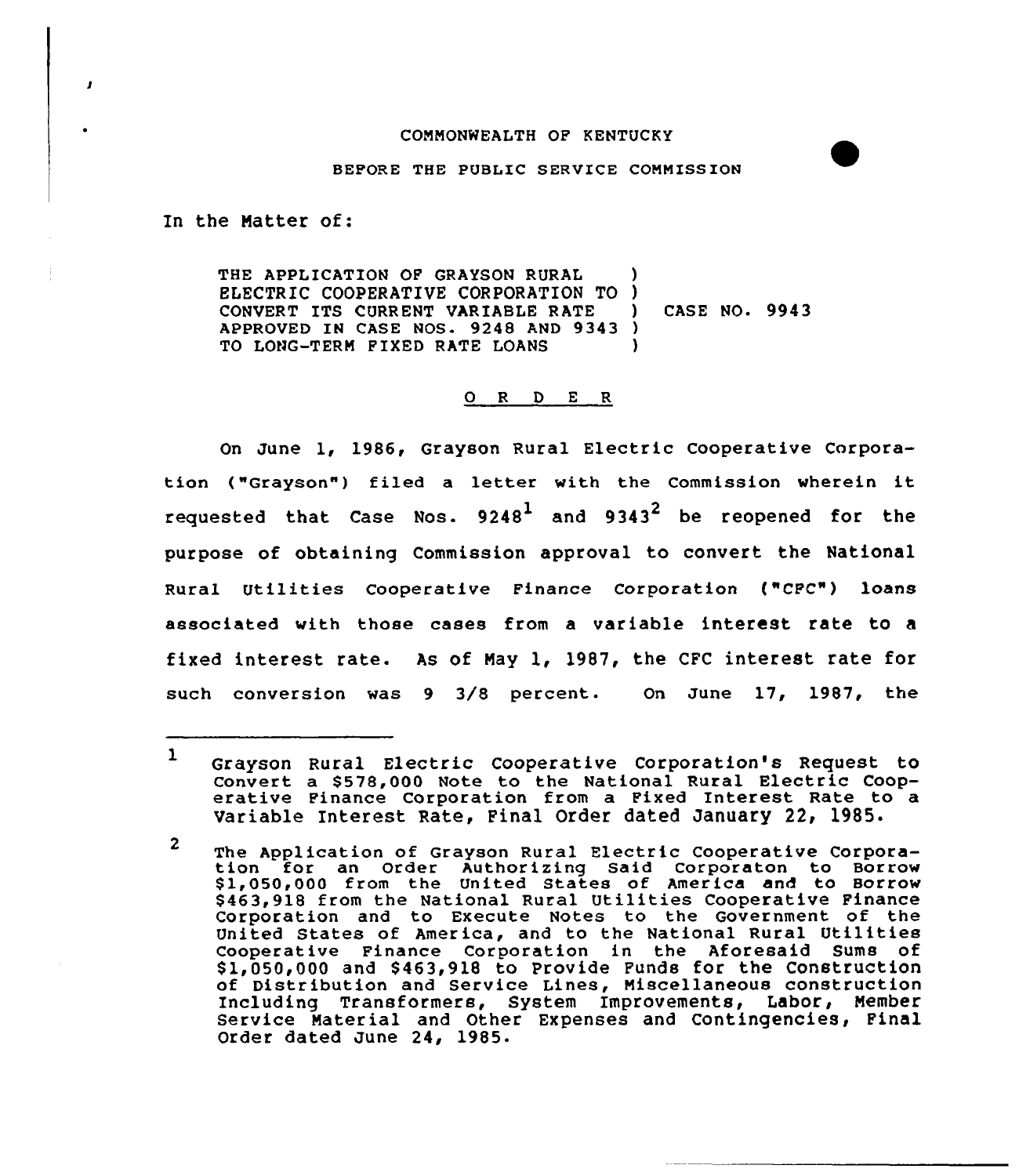Commission issued an Order ruling that Grayson's letter be treated as an application and that a new case be established to investigate Grayson's request with the records in Case Nos. 9248 and 9343 incorporated by reference.

## **SUMMARY**

Upon consideration of the evidence in support of this request, the Commission finds that:

1. By Order dated January 22, 1985, in Case No. 9248, the Commission authorized Grayson to convert CFC Loan No. 03-20-061-C-14 (since renumbered to CPC Loan No. 9014) from a fixed rate of 14 percent to a variable interest rate with the stipulation that Grayson could subsequently convert back to <sup>a</sup> fixed rate if determined to be economically feasible.

2. By Order dated June 24, 1985, the Commission authorized Grayson to borrow \$463,918 for a 35-year period at a variable interest rate but convertible to <sup>a</sup> fixed interest rate if determined to be economically feasible. This loan is identified as CFC Loan No. 9015.

3. No conversion costs would be incurred by Grayson to convert to a fixed rate loan under CFC's variable rate loan program

4. If converted, the fixed rate would remain in effect for a period of <sup>7</sup> years commencing with the beginning of the next calendar year.

5. The management of Grayson believes that economic conditions are such that long-term interest rates will begin to

 $-2-$